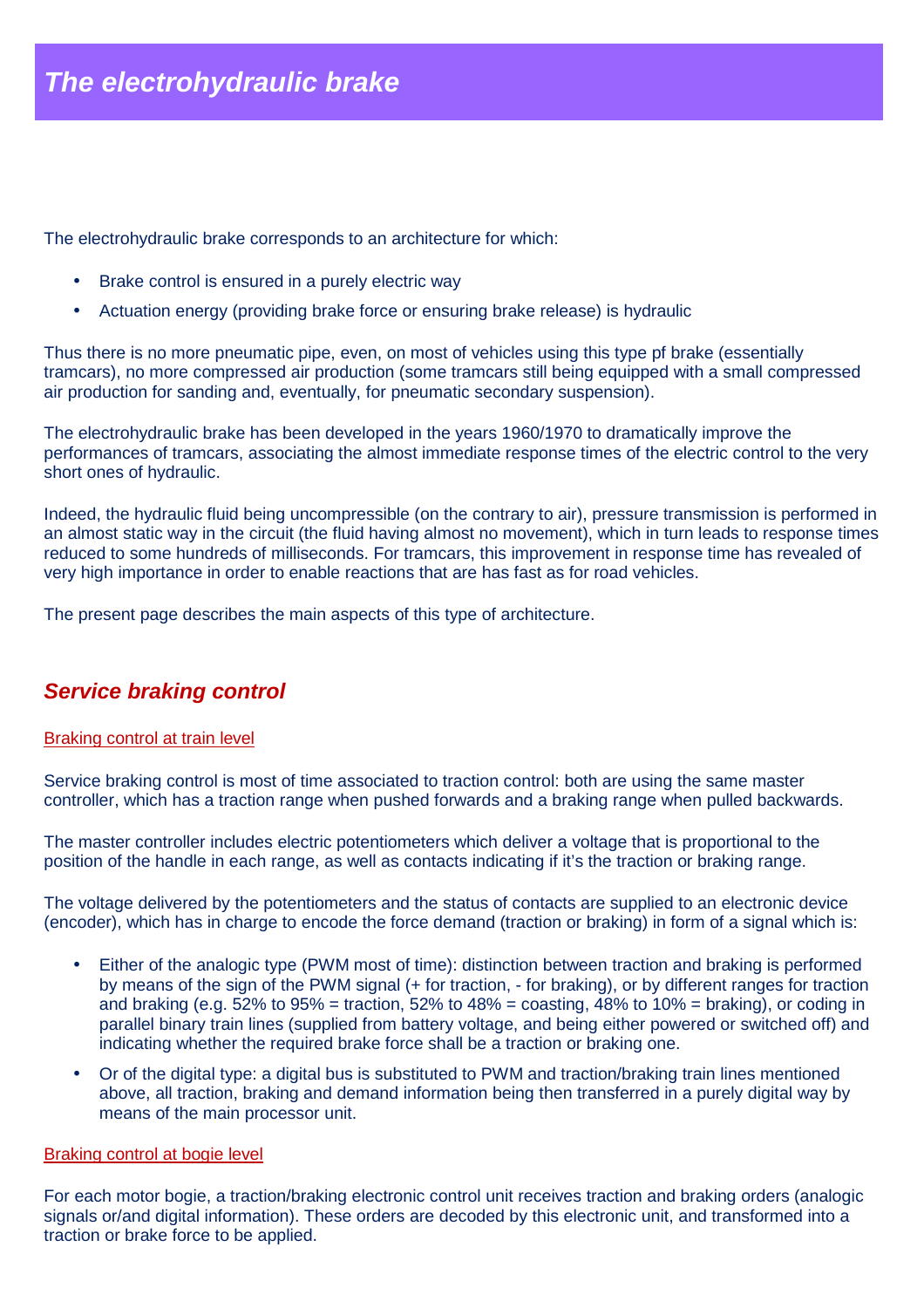Internal algorithms then decide, in case of braking, to require first the dynamic brake, then the mechanical brake as a complement. This mechanical brake complement can be determined locally for the bogie itself (local blending), or being determined from a demand calculated by a central management unit (main processor unit of the digital bus, global blending). If a mechanical brake complement is required on the concerned motor bogie, the demand is transferred to an electronic unit dedicated to mechanical brake control.

For each trailer bogie, an electronic brake control unit also receives traction and braking orders (analogic signals or/and digital information). These signals are decoded by this electronic unit and transformed into a brake force to be applied (in this case: no action in traction phase). In case of local blending, internal algorithms decide to apply or not a brake force according to predefined blending strategies; in case of global blending, the brake demand to apply is received for the central management unit and applied as it is.

Brake force correction according to the vehicle load can be performed:

- Either by measuring the load by means of potentiometric sensors, installed between the car body and a bogie, and measuring the deflection of the car body; these sensors are interfaced with one of the electronic units of the vehicle or with the digital bus, which makes it possible to calculate the global load and, in the case of a local blending strategy, to transfer it back to the other electronic units.
- Or by means of a deceleration control: brake demands issued by the traction/braking master controller are transformed into a deceleration, which shall be obtained for any load of the vehicle; Control units (central management unit or local electronic control units) then increase the brake forces until the required deceleration is reached, the latter being permanently calculated by derivation of the speed value vs time.

Brake demand is the eventually corrected by the wheel slide protection function (adaptation to available wheelrail adhesion).

Each local electronic control unit will then controls an electrohydraulic transducer, in order to transform the brake demand into a hydraulic pressure.

The control pressure issued by the transducer is directly delivered to the brake calipers. These are in general:

- Of the spring applied type on motor bogies: the brake force is produced by springs, and the force level is adjusted by modulation of a hydraulic counter-pressure on the piston.
- Of the direct type on trailer bogies: the hydraulic pressure directly produces a force, in the same way as for an automobile caliper.

# **Emergency braking control**

### Braking control at train level

Emergency braking control is totally distinct from the service braking control, in order to guarantee higher safety and availability levels. Control is performed by means of an emergency loop which runs all along the train, and is looped at the level of the last bogie and runs back towards train front end. In case of multiple unit operation, the loop is:

- Either automatically reconfigured to be looped at the level of the last bogie of the rear trainset.
- Or formed by coupling both loops of each trainset by means of a specific device (relays).

The emergency loop is permanently powered, being supplied either directly from the batteries or by means of a floating potential power supply (making it possible to highly reduce risks of unintended supply of the loop). Initiation of emergency braking is done by opening of one of the contacts installed in series on the loop, so that the latter is at potential zero, meaning that emergency braking has been required.

Each of the contacts in the loop is actuated by a specific device: emergency position of the traction/braking master controller or safety equipment (dead man's device, speed control, etc.).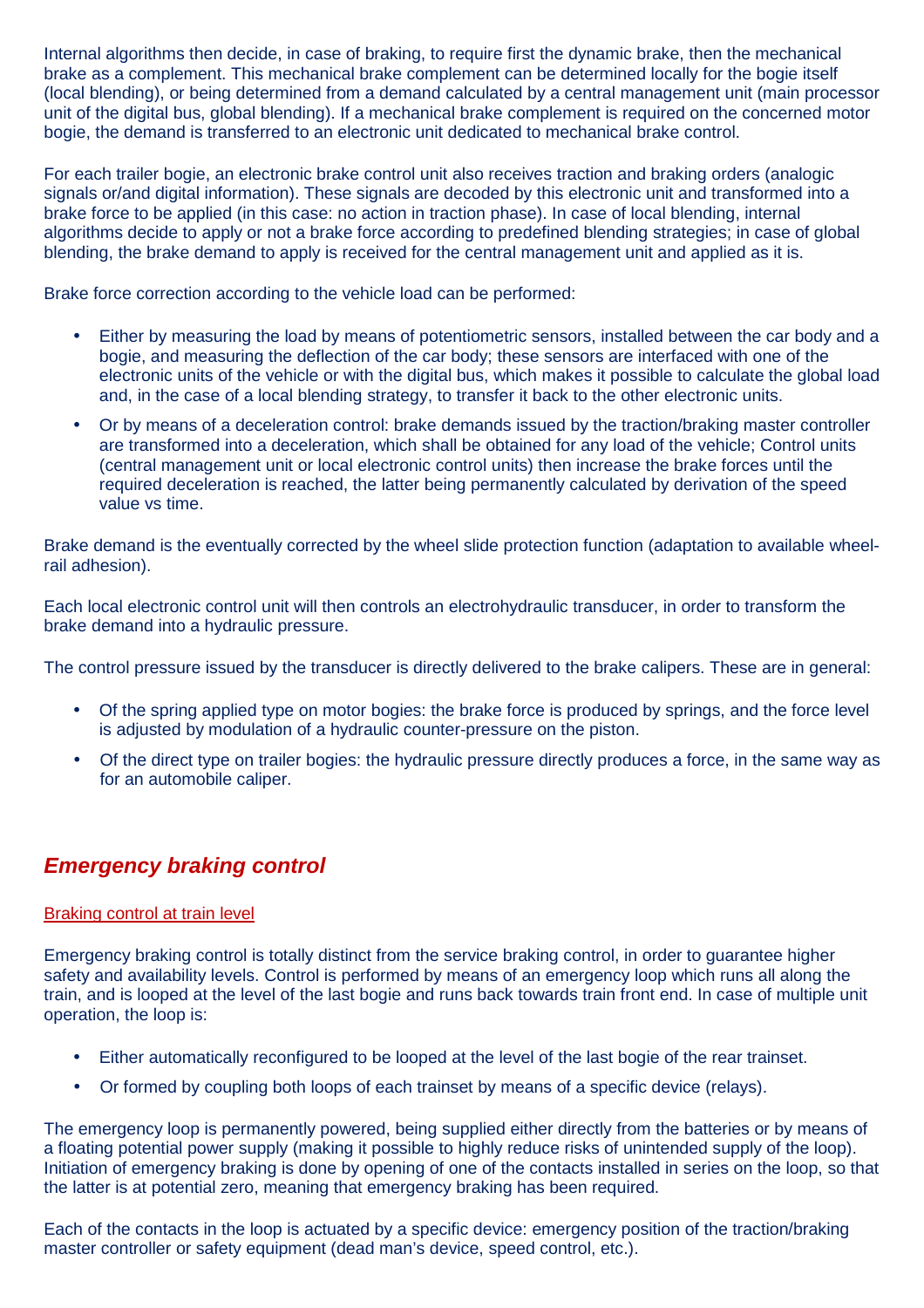### Braking control at bogie level

Emergency braking relays are directly connected to the emergency loop. When the latter is powered, each emergency braking relay is kept energized, and performs no action. When the emergency braking loop is switched off, each emergency braking relay is de-energized, and provides logic information to electronic control units indicating an emergency braking.

In case of local blending strategy, information means, for each electronic unit, that it shall require a brake force corresponding to emergency braking.

In case of global blending strategy, emergency braking information is also supplied to the central management unit, which in turn forces brake demands to levels corresponding to emergency braking. Emergency braking information also supplied locally to brake control units is then only used as a redundancy to endure a minimum force in case the brake demand received from the central management unit is wrong.

Each control unit then controls all brakes (dynamic and/or mechanical) that it has in charge, the mechanical brake being controlled by means of the electrohydraulic transducer.

Load correction remains active in this braking mode, as well as wheel slide protection.

Emergency braking relays also require application of magnetic track brakes if the vehicle is equipped with. These generally remain applied until the vehicle stops (or almost).

# **Safety braking control**

### Braking control at train level

Safety braking control, when existing, is totally distinct from the service and emergency braking controls, in order to guarantee a maximum safety level. Control is performed by means of a safety loop which is distinct from the emergency loop and runs all along the train, and is looped at the level of the last bogie and runs back towards train front end. In case of multiple unit operation, the loop is:

- Either automatically reconfigured to be looped at the level of the last bogie of the rear trainset.
- Or formed by coupling both loops of each trainset by means of a specific device (relays).

The safety loop is permanently powered, being supplied either directly from the batteries or by means of a floating potential power supply (making it possible to highly reduce risks of unintended supply of the loop). Initiation of safety braking is done by opening of one of the contacts installed in series on the loop, so that the latter is at potential zero, meaning that safety braking has been required.

Generally the safety loop can be switched off only by means of the mushroom type push-button. Moreover, action on the mushroom type push-button also switches off the emergency loop, in order to guarantee that at least on of both loops will be switched off.

#### Braking control at bogie level

Safety braking relays are directly connected to the safety loop. When the latter is powered, each safety braking relay is kept energized, and performs no action. When the safety braking loop is switched off, each safety braking relay is de-energized, and:

• At the level of each motor bogie: leads to complete venting of calipers (fluid sent back to the hydraulic tank of the hydraulic power unit), thus application of the maximum brake force of the spring applied calipers; this venting is performed either by direct or indirect) switching off of the power supply to the electrohydraulic transducer controlling the pressure in the calipers, or by switching off power to a safety braking magnet valve.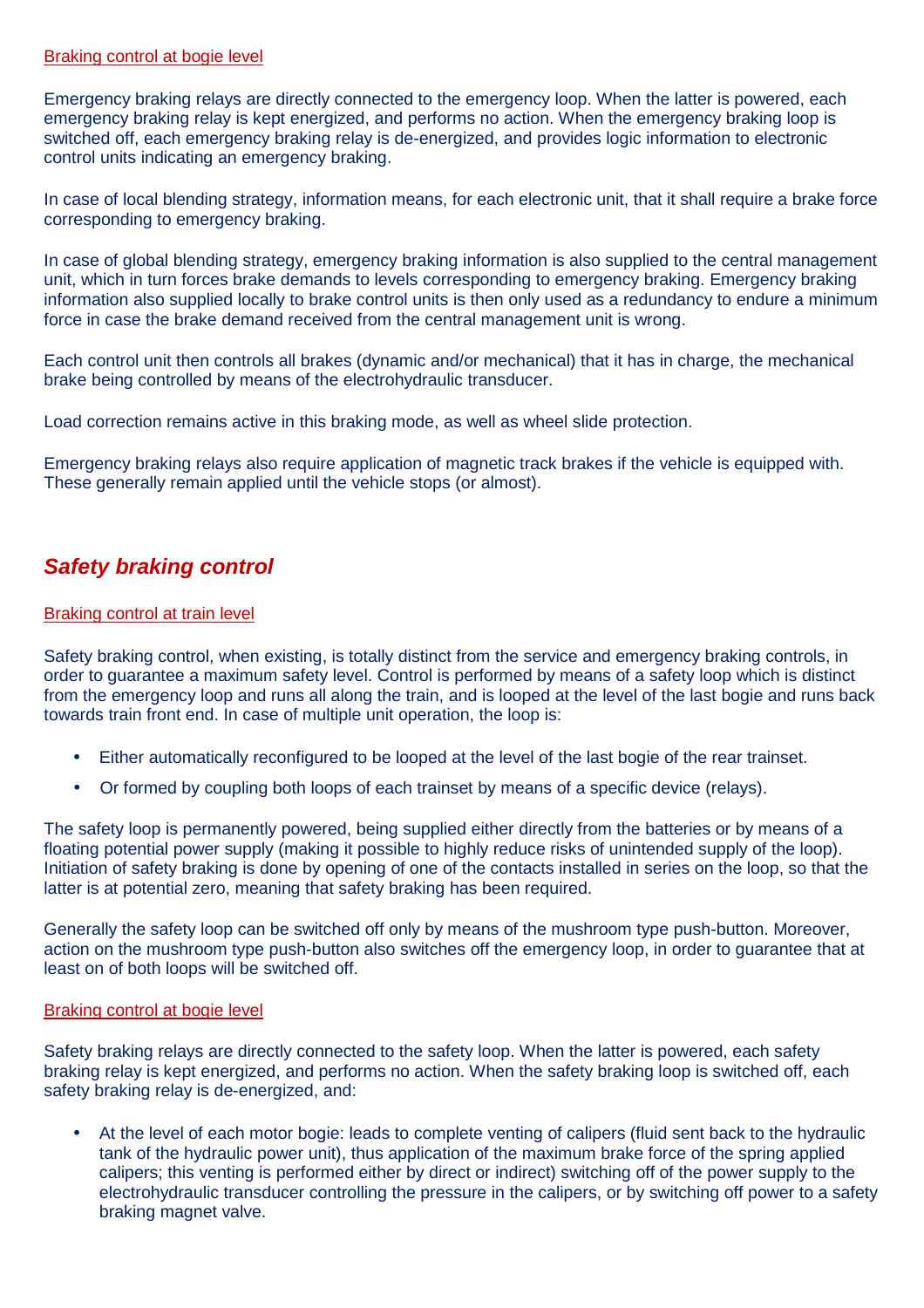• At the level of each trailer bogie: switches off the power supply to a safety braking magnet valve, which in turn supplies the direct brake calipers with a hydraulic pressure directly issued from the accumulator through a preset pressure limiting valve.

In parallel, each safety braking relay also provides logic information to the control electronic units, so that the latter requires a brake force corresponding to safety braking (redundancy).

The dynamic brake is inhibited for this braking mode, generally by opening the main circuit breaker (which also guarantees a safe traction inhibition).

Load correction is inhibited for this braking mode, as well as wheel slide protection.

As the emergency loop is also switched off, emergency braking relays also require application of magnetic track brakes if the vehicle is equipped with. These generally remain applied until the vehicle stops (or almost). It shall be noted that switching off of the emergency loop enables to guarantee that at least emergency braking will be applied on each bogie in case of failure on a safety braking relay, provided that the emergency braking corresponds to a brake force equivalent or even higher than the safety braking.

## **Generic synoptic diagram of an electrohydraulic brake**

As most of the applications for this type of brake system are the tramcars, we propose under the generic synoptic diagram for this type of vehicle.